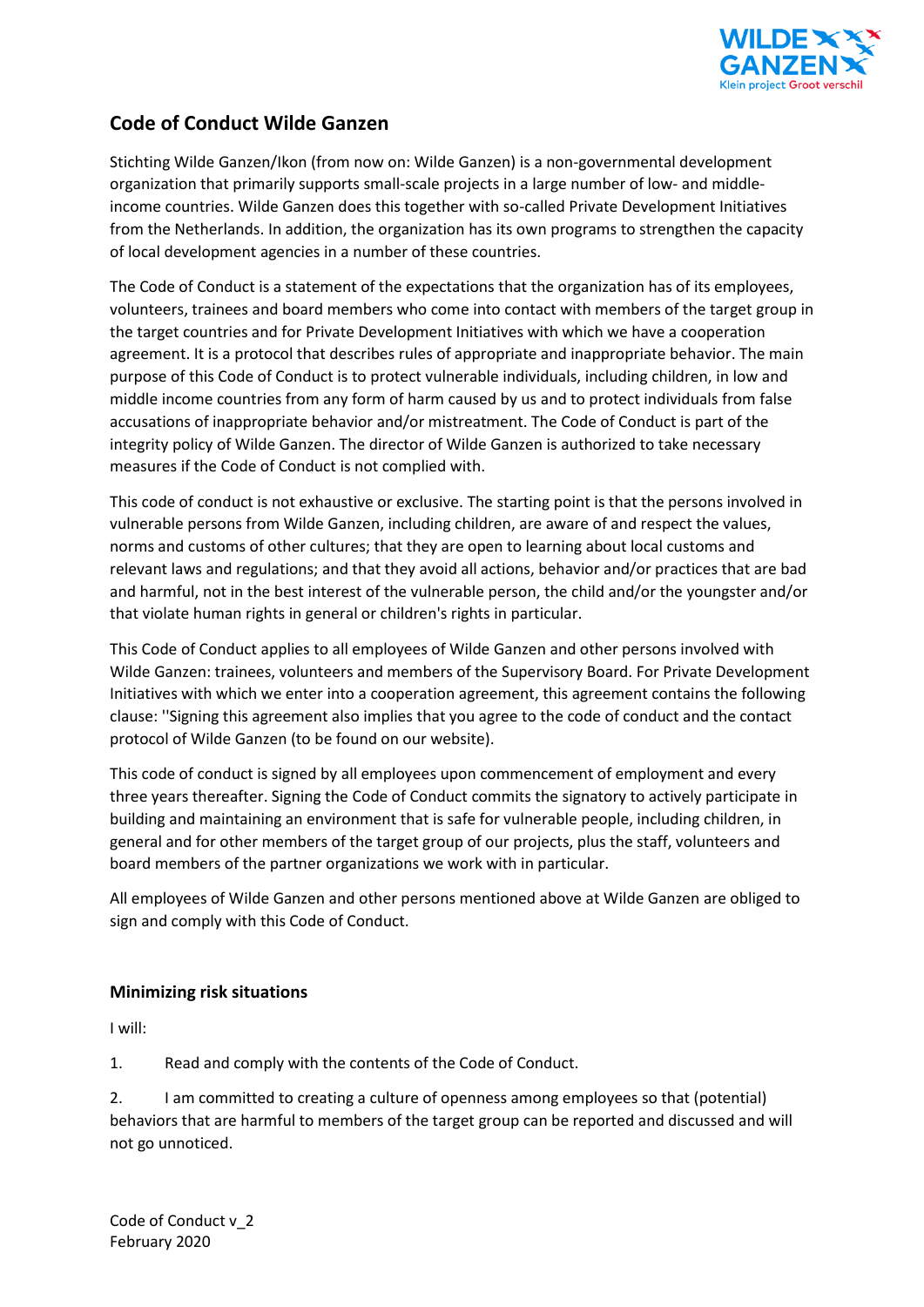

3. Treat all members of the target group with respect, regardless of their age, origin, gender, sexual orientation, skin color, language, religion, political or other conviction, nationality, ethnic or social background, disability, and so on.

4. Ensure that all people who visit institutions and/or communities on behalf of Wilde Ganzen are introduced by the appropriate Wilde Ganzen employee or a partner organization.

5. If a situation arises that may be misinterpreted by a third party, first address the person(s) involved in this situation. Depending on the seriousness of the situation and the nature of the reaction of the person(s) involved, I will report the situation to the Integrity Officer (the employee charged with developing, monitoring and evaluating the integrity policy), so that a note can be made of this report in the logbook.

6. I am aware of risky situations that are harmful to members of the target group of our projects or staff, volunteers and board members of our partner organizations and report these situations.

7. To be aware of the fact that especially the vulnerable persons, including children, who are involved in the work of Wilde Ganzen are often more vulnerable than usual to mistreatment and/or may already be victims of mistreatment.

8. Follow the '2 Adults' rule. This means that at least two adults supervise and are present at activities in which children or other vulnerable persons participate. If this is not possible, I will look for alternatives to the '2 Adults' rule.

9. As far as possible, remain visible in work with vulnerable persons, including children. If possible, I will make arrangements with vulnerable persons, including children, at a location that they themselves have preferred and which, as far as possible, concerns a public location.

10. Do not perform any additional functions that may conflict with the interests of Wilde Ganzen.

11. Act in accordance with the regulations of Wilde Ganzen as well as within the laws and regulations and generally accepted social norms and values.

12. Use resources owned by Wilde Ganzen carefully and in accordance with the applicable standards and rules.

I will never:

1. Tolerate or participate in people's behavior that is illegal, unsafe and/or harmful in nature.

2. Be alone with a vulnerable person, including a child, with whom I have a working relationship, out of sight of others, behind a closed door and/or in a secluded space.

3. Being alone with a vulnerable person, including a child, with whom I have a working relationship to take home and/or to a place where I am alone with the vulnerable person or child.

4. Discriminating persons, vulnerable persons, including children, procrastinating and/or spending excessive amounts of time with one vulnerable person or one child with whom I have a working relationship.

5. Being part of corruption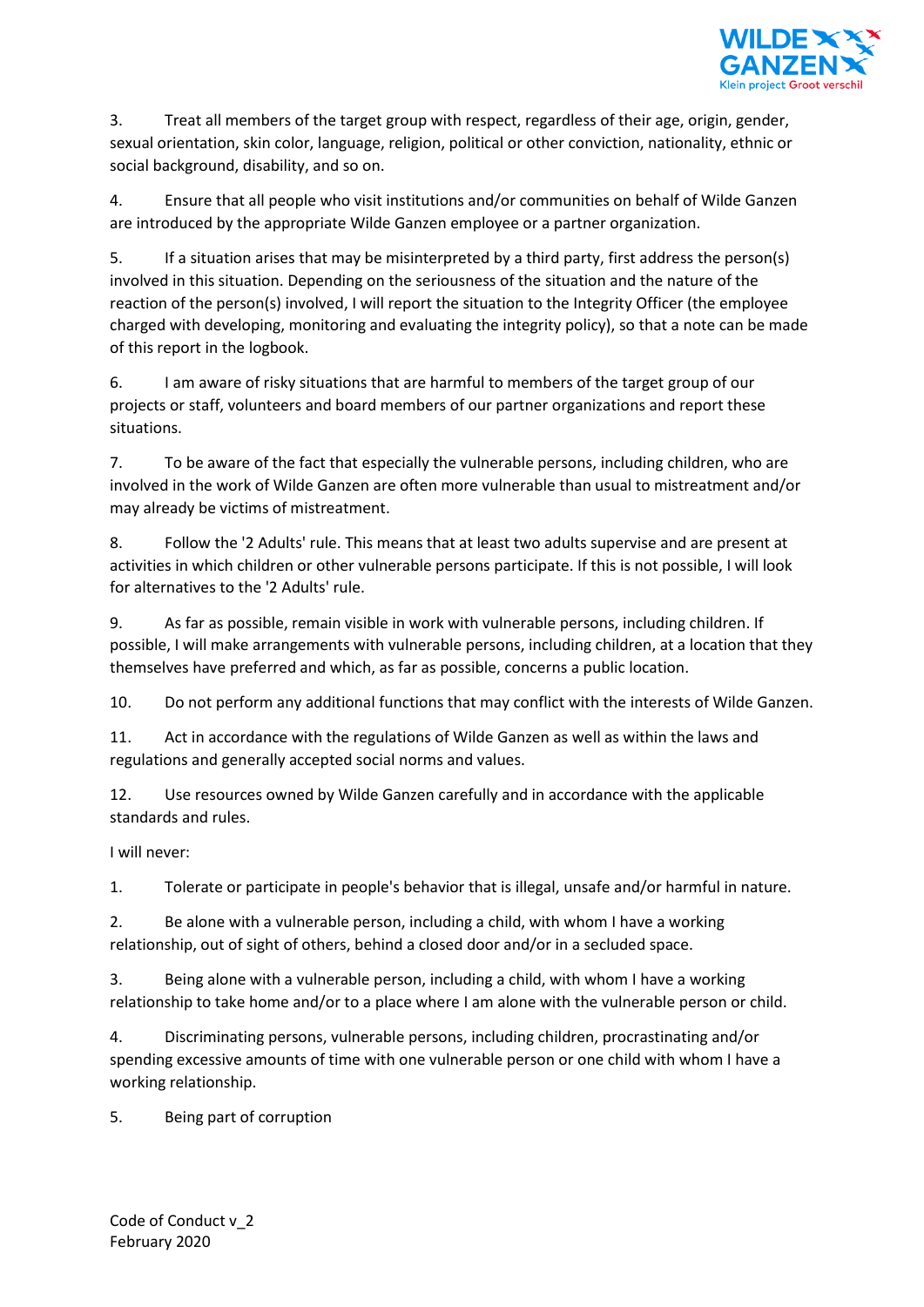

## **Psychosocial behavior**

I will:

1. Always adhere to non-discrimination principles, including age, sex, race, language, sexual orientation and/or gender identity, religion and disability.

2. Be a positive role model, for example by treating boys, men, girls and women equally and by apologizing if mistakes have been made.

3. To be aware of the inequality in power that exists between myself and the people or organizations that are in a dependent position with respect to Wild Geese or myself.

4. Treat all vulnerable people, including children, with respect and always take their reactions into account. I will adjust the tone of my voice (in the case of children) and the way I approach them.

5. Listen attentively to vulnerable people, including children, and ask open questions of them.

6. Encourage our partner organizations to empower vulnerable people, including children, by discussing with them their rights, what is acceptable and unacceptable and what steps they can take if there is a problem ('empowerment').

7. Encourage our partner organizations to talk to vulnerable people, including children, about their contact with staff and/or others and encourage them to report any concerns.

8. Engage in creating a culture of openness and mutual responsibility in the workplace and encourage our partner organizations to do the same.

9. Ensure that when I create images (photographs, film, etc.) of persons, including children, they or their legal representative(s) or caregiver(s) have given their consent; that they are decent and respectful; that vulnerable persons, including children, are appropriately dressed; and that sexually suggestive attitudes and images are avoided.

I will never:

1. Abuse power and influence that I have because of my position.

2. Be judgmental, negative and/or dismissive towards vulnerable persons, including children, react and/or insinuate things and/or openly doubt the credibility of that person's story.

3. Use language that is inappropriate, offensive and/or insulting and/or make suggestions in that direction.

4. Suggest inappropriate behavior and/or inappropriate relationships of any kind.

5. Behave in a way that is embarrassing, humiliating, demeaning, stigmatizing and/or denigrating towards persons or in any other way that involves emotional abuse.

6. Sharing confidential information about a person, several people or his or her family, without having a good reason.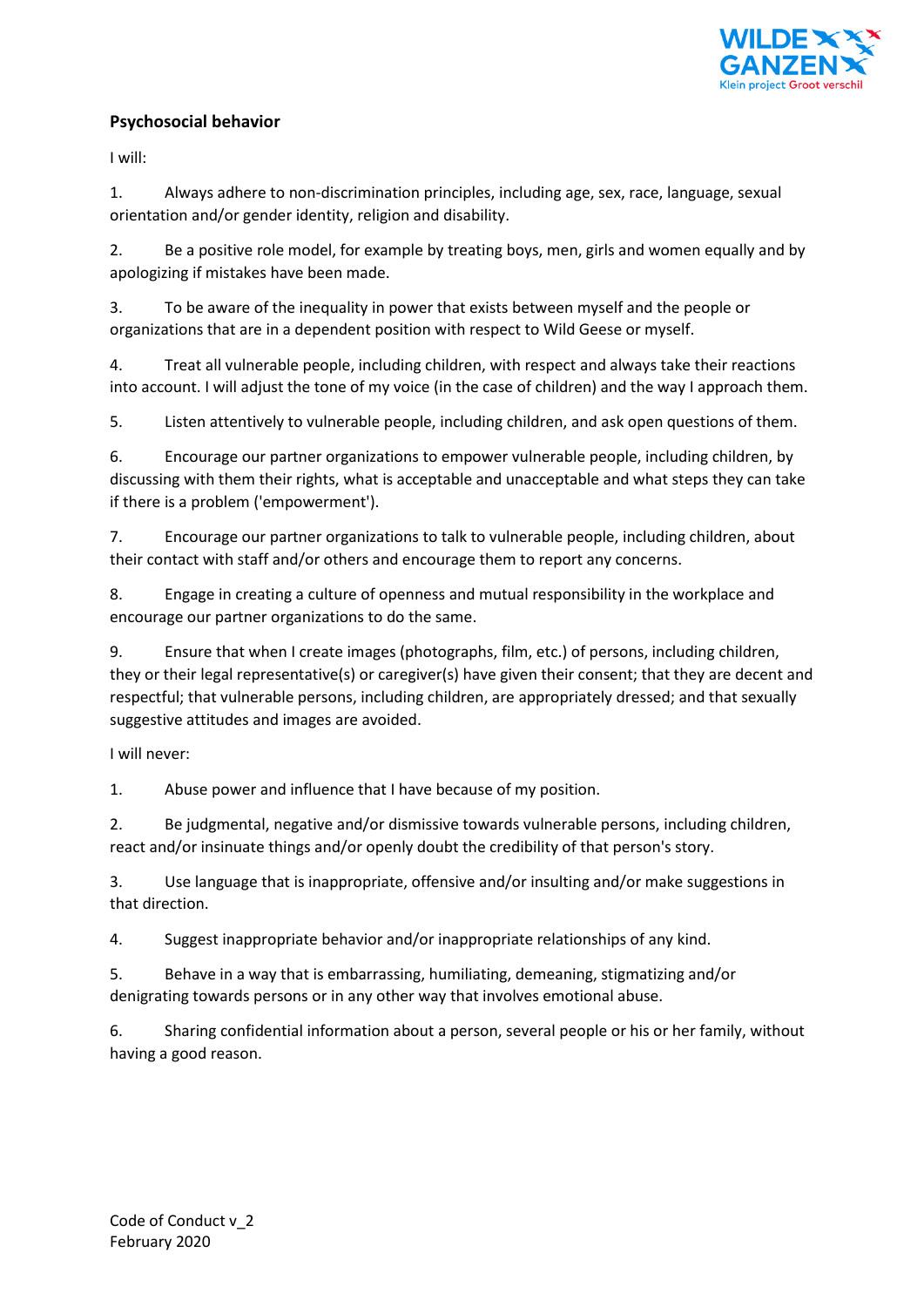

### **Physical behavior**

I will:

1. Wait for appropriate physical contact with the vulnerable person or the child, such as holding the hand, and participate in appropriate physical contact only if the child or vulnerable person has initiated this contact himself/herself.

I will never:

1. Beat a person and/or use other physical violence against him or her and/or physically abuse a person.

2. Hold, caress, kiss, cuddle or touch a vulnerable person or a child with whom I have a working relationship in an inappropriate and/or culturally sensitive manner.

3. Participate in activities where there is close physical contact with vulnerable persons, including children and young people, with whom I have a working relationship, other than professionally required.

4. Use language, make suggestions or give advice that is inappropriate, offensive and/or offensive.

5. Making sexual comments and/or acts with or in the presence of a vulnerable person or a child, even as a joke.

6. Participating actively or passively in activities related to forms of forced labor, including child labor.

7. Participating in and/or carrying out harmful traditional, spiritual or ritual practices.

8. Participation in any form of harassment, discrimination, physical and/or verbal violence, intimidation and/or provocation, such as:

A. Developing relationships with persons who are considered to be exploitative, abusive or otherwise harmful in any way; or

B. act in a way that may be harmful and/or increase the risk of mistreatment of a person.

## **Sexual conduct**

I will never work for poverty alleviation:

1. Start physical and/or sexual relationships with vulnerable persons, including children.

2. Behave physically in a way that is inappropriate and/or sexually challenging.

3. Participate in or allow sexually challenging games to be played with vulnerable persons, including children.

4. Letting a vulnerable person, including children, with whom I have a working relationship stay in my home unsupervised.

5. Sleeping in the same room and/or bed as a vulnerable person, including children, with whom I have a working relationship.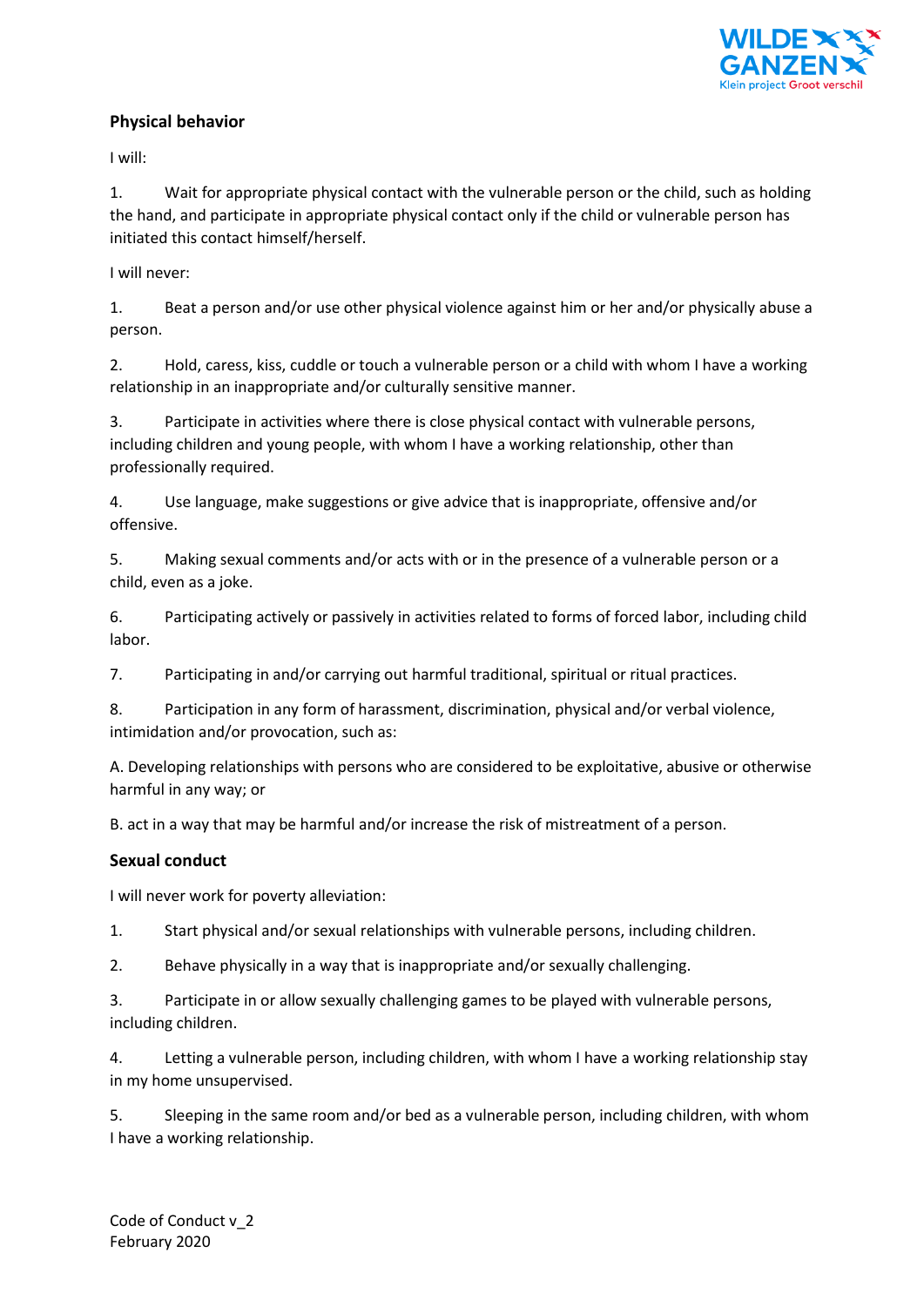

6. Performing personal actions that the vulnerable person, including the child, can perform himself/herself, including dressing, bathing and caring for the vulnerable person or child.

7. Purchase sexual services of any kind, regardless of the age of the individual and regardless of the lawfulness of the exchange, online or offline.

8. Participate in any form of activity of a sexual nature with a person under the age of eighteen, online or offline.

9. Being personally involved in any way in, inter alia, viewing, possessing, producing or distributing child pornography; (child) sex tourism; trafficking in persons, including children, and any other form of sexual exploitation.

### **Reporting damage and ill-treatment**

I will:

1. Respond to all concerns, accusations and/or revelations concerning the protection of vulnerable persons, including children, according to the established guidelines.

2. In the event of any suspicion or observation of an act and/or conduct that could be construed as undesirable or harmful, address in the first instance the person(s) involved in this situation. Depending on the seriousness of the situation and the nature of the reaction of the person(s) involved, I will report the situation to the integrity officer of Wilde Ganzen.

3. Bring every suspected case of abuse of vulnerable persons, including children, to the attention of the integrity officer and the director of Wilde Ganzen. The Director will in turn take action and, if necessary, refer the matter to the competent local authorities who will decide on the appropriate action to be taken. I am aware that if I intentionally make a false accusation, I will face disciplinary action and/or legal action.

## **Sanctions for cross-border behavior**

Depending on the type of report/type of violation, the report will be dealt with through one of the schemes: Complaints regulation Undesirable behavior or Reporting procedure Wrong/Whistleblower regulation

In case of cross-border behavior, the management of Wilde Ganzen has the following sanctions at its disposal:

- 1. A (written) warning
- 2. A (written) reprimand
- 3. A suspension
- 4. A final warning before dismissal follows
- 5. Dismissal

In addition, Wilde Ganzen can report to the police in case of acts that violate the law.

I hereby declare that I have read the above, that I have understood the integrity policy of Wilde Ganzen and that I will at all times adhere to the prescribed standards of conduct.

Code of Conduct v\_2 February 2020